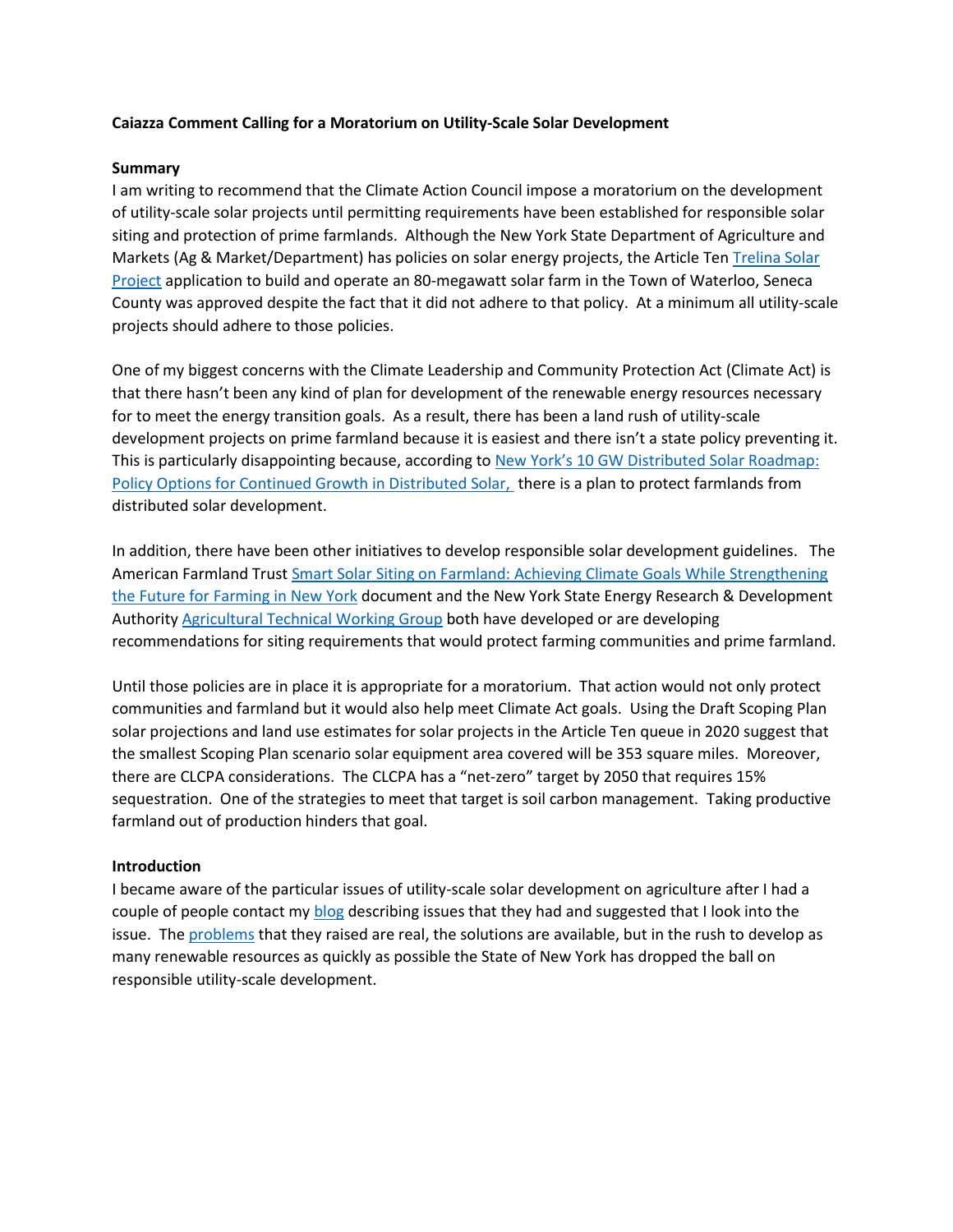## **Responsible Solar Development**

The reason that the State is developing solar energy resources is to comply with the Climate Act. At this time there are no specific siting requirements for utility-scale solar projects that protect farming communities and restrict conversion of prime farmland in agricultural use to solar panels. In my opinion, however, recent developments point to the obvious conclusion that those requirements are inevitable.

On March 10, 2022 Michael Saviola submitted [prepared testimony](https://pragmaticenvironmentalistofnewyork.files.wordpress.com/2022/03/saviola-testimony.pdf) on the Garnet Energy Center application that included a summary of the Ag & Markets solar energy siting policies. He notes that the Department of Ag and Markets does not have an opinion on the need for utility-scale solar generation but (Page 6, line 3):

The Department discourages the conversion of farmland to a non-agricultural use. This effort is in accordance with Section 4 of Article 14 of the 2018 New York State Constitution, which provides for the conservation of agricultural lands, as well as NYS Agriculture and Markets Law (AML), Article 25-AA, §300, which more specifically states:

*"It is, therefore, the declared policy of the state to conserve, protect and encourage the development and improvement of its agricultural land for production of food and other agricultural products. It is also the declared policy of the state to conserve and protect agricultural lands as valued natural and ecological resources which provide needed open spaces for clean air sheds, as well as for aesthetic purposes.".* 

After acknowledging that the Department is aware of the Climate Act and supports the general initiative, the testimony goes on to state that these projects are permanent installations (Page 6, line 20):

The Department will continue to discourage the conversion of agriculture land to a nonagricultural use. Prior to large-scale solar development, the Department has not been associated with PSL 22 Article 10 cases that constitute large, long-term conversion of agricultural lands to non-agricultural uses. Commercial wind generating facilities generally allow for farming activity to continue once the project is in-service. In comparison, the solar industry arguably eliminates the ability to perform normal viable agricultural operations within, and potentially immediately surrounding the facility. This constitutes a long-term conversion to a non-agricultural use. Due to increasing NYS energy goals encouraging renewable energy development, we see no reason facilities will not be upgraded and re-leased to maintain the growing or static renewable energy demand, in this case, 35 years from energization. The Department further asserts that as long as NYS incentives for the development of renewable energy exists, the complete decommissioning of solar electric energy generation, and full resumption to agricultural use is not likely to occur.

In response to the question "What Department policies are subject to the proceeding", he responded (Line 17, page 7):

As previously mentioned, The Department discourages the conversion of farmland to a nonagricultural use. However, to support the New York State's CLCPA initiatives, the Department has developed a siting policy supportive of solar development efforts on agricultural lands **if** (*his emphasis added*) the proposed projects are properly sited on lands other than the State's most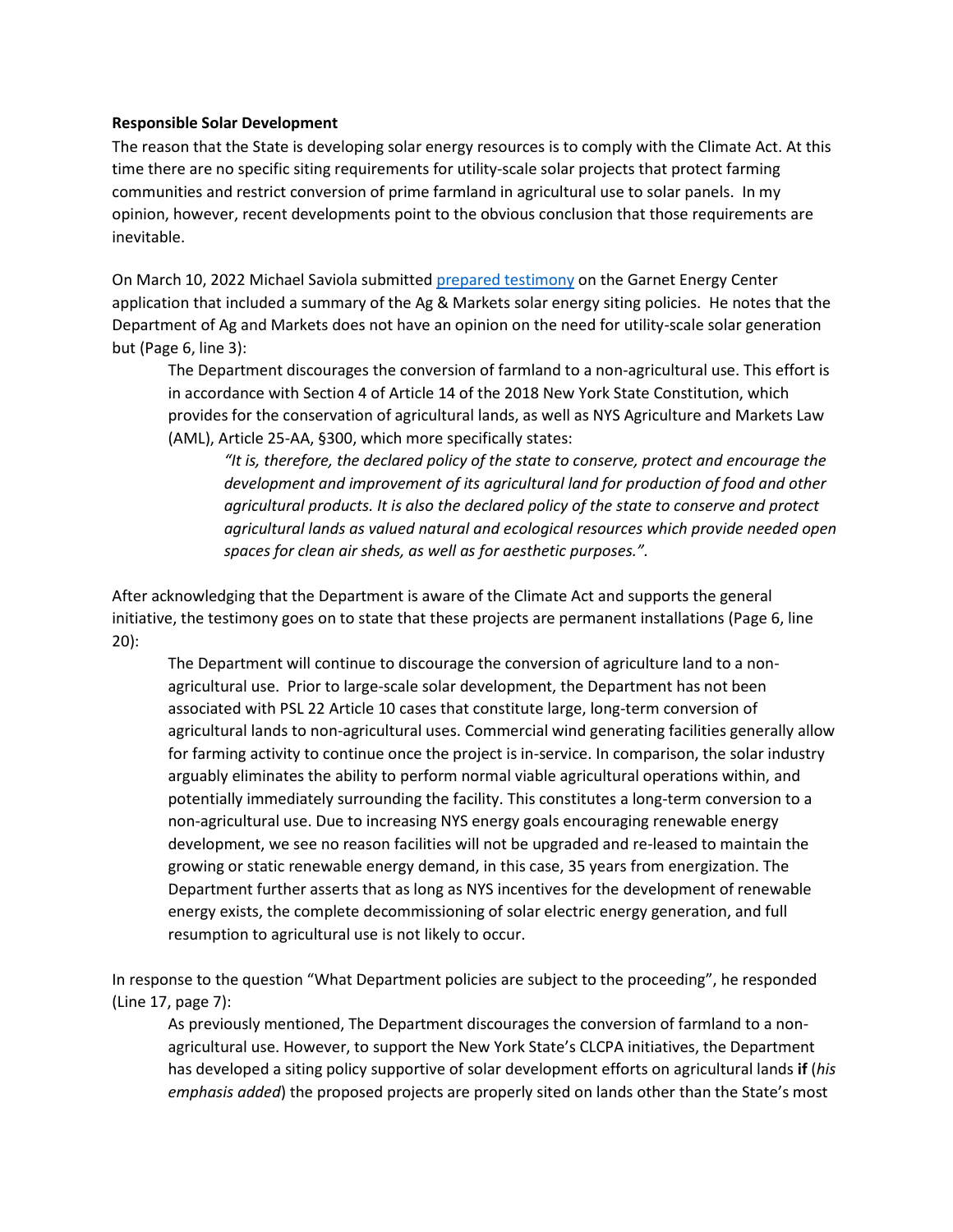productive farmland. The Department's goal is for projects to limit the conversion of agricultural areas within the Project Areas, to no more than 10% of soils classified by the Department's NYS Agricultural Land Classification mineral soil groups 1-4, generally Prime Farmland soils, which represent the State's most productive farmland. Soils classified with the soil groups 5-10 are identified as having soil limitations. The only responsible position the Department can take to stay true to the 7 AML Article 25-AA §300 and to support the NYS CLCPA renewable energy initiative is to ensure the preservation of agricultural areas involving soils classified as soil groups 1-9 for the production for food and fiber, as well as not object to proposed development on lesser productive soils, i.e. agriculture lands comprised on classified mineral soil groups 5-10. Additionally, the Department requires the Applicant to follow Department Guidelines for constructing solar facilities in agricultural lands. Draft Certificate Condition 47 and 95 identifies the Applicant's agreement to comply with Department's Guidelines entitled Solar Energy Projects - Construction Mitigation for Agricultural Lands (Revision 10/18/2019), specifying construction mitigation techniques intended to protect and restore agricultural soil resources. Furthermore, the Applicant has agreed to consult with the Department for any potential deviation from the Guidelines to develop applicable construction and restoration alternatives.

In response to the question: What are the primary agricultural impacts associated with the construction of a commercial solar energy generation facility on agricultural lands the testimony states: (Line 16, page 8)

The construction of a commercial solar energy generation facility within agricultural land constitutes a long-term impact and permanent conversion of farmland to an industrial (nonagricultural) use. The development of solar arrays and ancillary facilities (including panels, panel racking, transformer/inverter equipment pads, access roads, security fencing, substations, energy storage options, operation and maintenance facilities, planted visual screening areas, etc.) makes it infeasible to continue farming on viable agricultural land within the Project area. Furthermore, the location of project-related infrastructure- panel spacing and alignment in agricultural fields create obstacles that the farm operator will have to avoid during numerous types of agricultural equipment operations; including, but not limited to, cultivation, seeding, nutrient recycling, weed management, harvest, etc. The difficultly created by the obstacles forces the farm operator to abandon use of the field.

Impacts to agricultural lands remaining outside of the security fencing also has a high likelihood to become abandoned and/or orphaned. More specifically, these generally narrow areas outside the fenced facility are created by development limitations (municipal setbacks, buffers, etc.) and limit the conduct of mechanized farming. The scenarios cited above create narrow strips of land that although may be available to some agricultural producers are unattractive for most commercial farm operators, as they are inefficient to harvest crops due to the limitations of acreage and maneuverability for modern mechanized farming equipment. These "indirect" impacts often result in the loss of additional farmland which, in turn, result in a decrease in mechanized farming efficiency leading to a reduction in the production of crops, livestock and livestock products necessary for food production and security.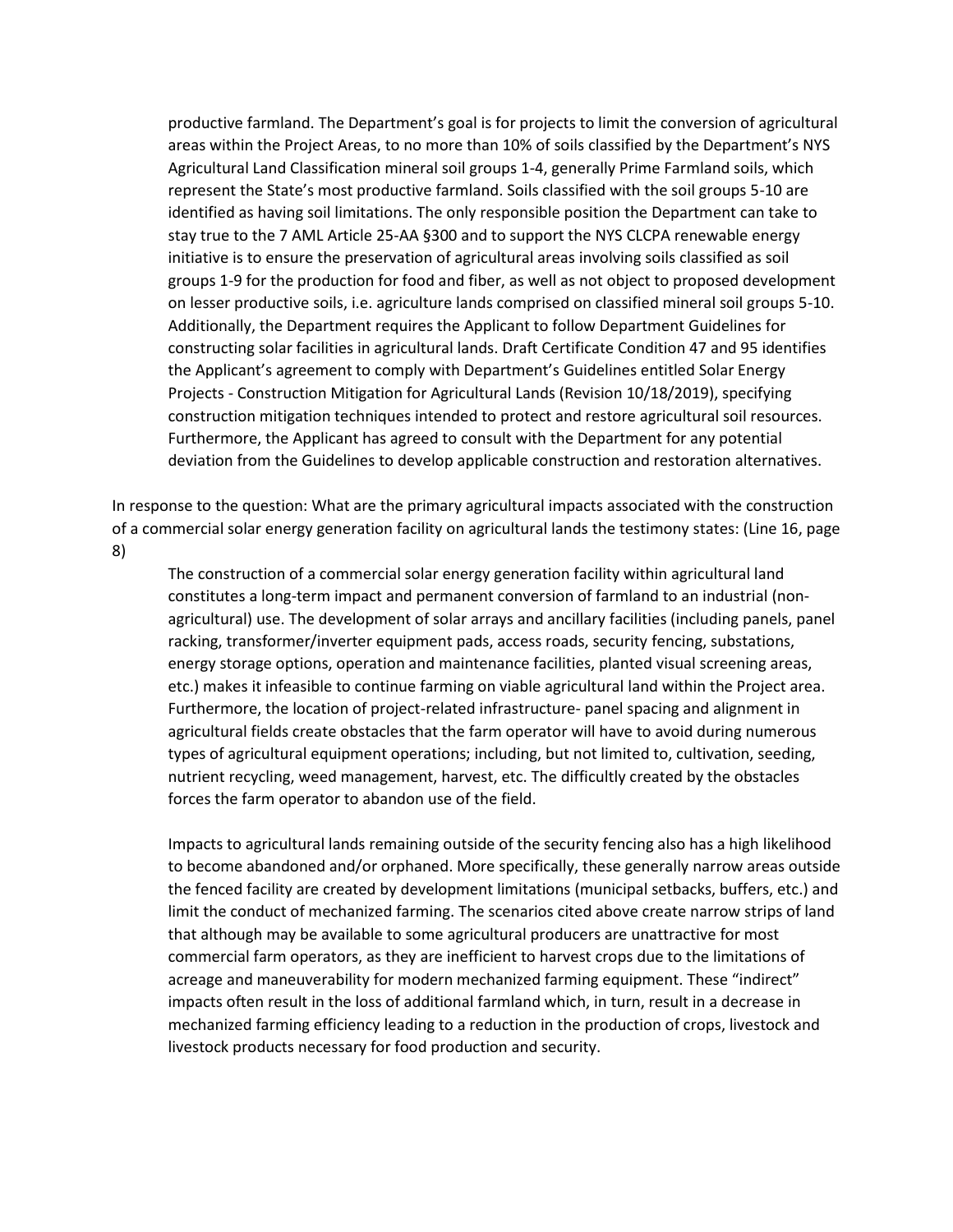On page 10 line 8, the testimony asks the question How does the siting of commercial solar projectrelated infrastructure impact agricultural operations?

There are several potential impacts. Farms demand a certain acreage to meet their business, long-term staffing, and environmental objectives and to remain viable. If leased land is abruptly lost to another use, such as a solar installation, the farm will grow and market less produce, grains, forages, and livestock products; may have to downsize and lay-off employees; and could be challenged to have adequate acreage for proper manure nutrient recycling. Such changes may force the farm to close. As in other sectors, farmers seek improvements to management and efficiency to remain competitive and viable. Larger, more efficient tillage, planting, crop management, and harvesting equipment is one example of how farmers have adapted to remain viable and more productive. Often, this equipment can include two pieces of harvesting or tillage equipment pulled by a single tractor. As the size of the farming equipment has increased over the years, the turning radius for the equipment has also increased. The location of access roads and other project-related infrastructure in an agricultural field creates an obstacle which the farm operator has to avoid during field planting and harvesting operations. Placement of project-related infrastructure in agricultural fields can result in a loss of productive acreage as well as a decrease in field operation efficiency or viability with the larger planting and harvesting equipment because of the increased turning radii required. Depending on the location of project-related infrastructure, primarily solar arrays and access roads, the loss of acreage available to farming, and the loss of farming efficiency or farm viability can be significant and, in some cases, devastating to farms and for food production.

In addition, Saviola's testimony describes a document on responsible siting of utility-scale solar development:

The [American Farmland Trust published a study](https://farmlandinfo.org/publications/smart-solar-siting-in-new-york-report/) in February 2022 on smart solar siting on farmland in New York State. This study was completed with input from, and collaboration with, advisory members from government and non-governmental organizations, solar industry advocates, not-for profit land trusts, solar developers, and academia. The study was conducted to develop smart solar strategies to meet climate goals while supporting its agricultural economy and future food security. The report reveals trends that show that good quality farmland has been a first-choice site for solar development. As in with this proceeding here. The lowest hanging fruit. The study strongly recommends against siting solar infrastructure on prime farmland or farmlands comprised of Mineral Soil Groups 1-4 and to site infrastructure on marginal lands. The Study also indicates that farmers are interested in agrivotalics. The Study concludes by stating that the choices we make today about where and how solar projects, particularly large-scale facilities, are sited on active farmland will make a difference to rural economies and influence our ability to farm and grow food in New York to feed ourselves and reap environmental benefits now and into the future.

There has been progress on other initiatives for responsible solar siting that should be considered in the Garnet permit proceeding. The New York's 10 GW [Distributed Solar Roadmap: Policy Options for](https://documents.dps.ny.gov/public/Common/ViewDoc.aspx?DocRefId=%7b4C42AAFF-0EB9-4890-AA0D-21C70B088F4B%7d)  [Continued Growth in Distributed Solar](https://documents.dps.ny.gov/public/Common/ViewDoc.aspx?DocRefId=%7b4C42AAFF-0EB9-4890-AA0D-21C70B088F4B%7d) document includes a section on Agricultural Protection and Land Use (Section III.a.4):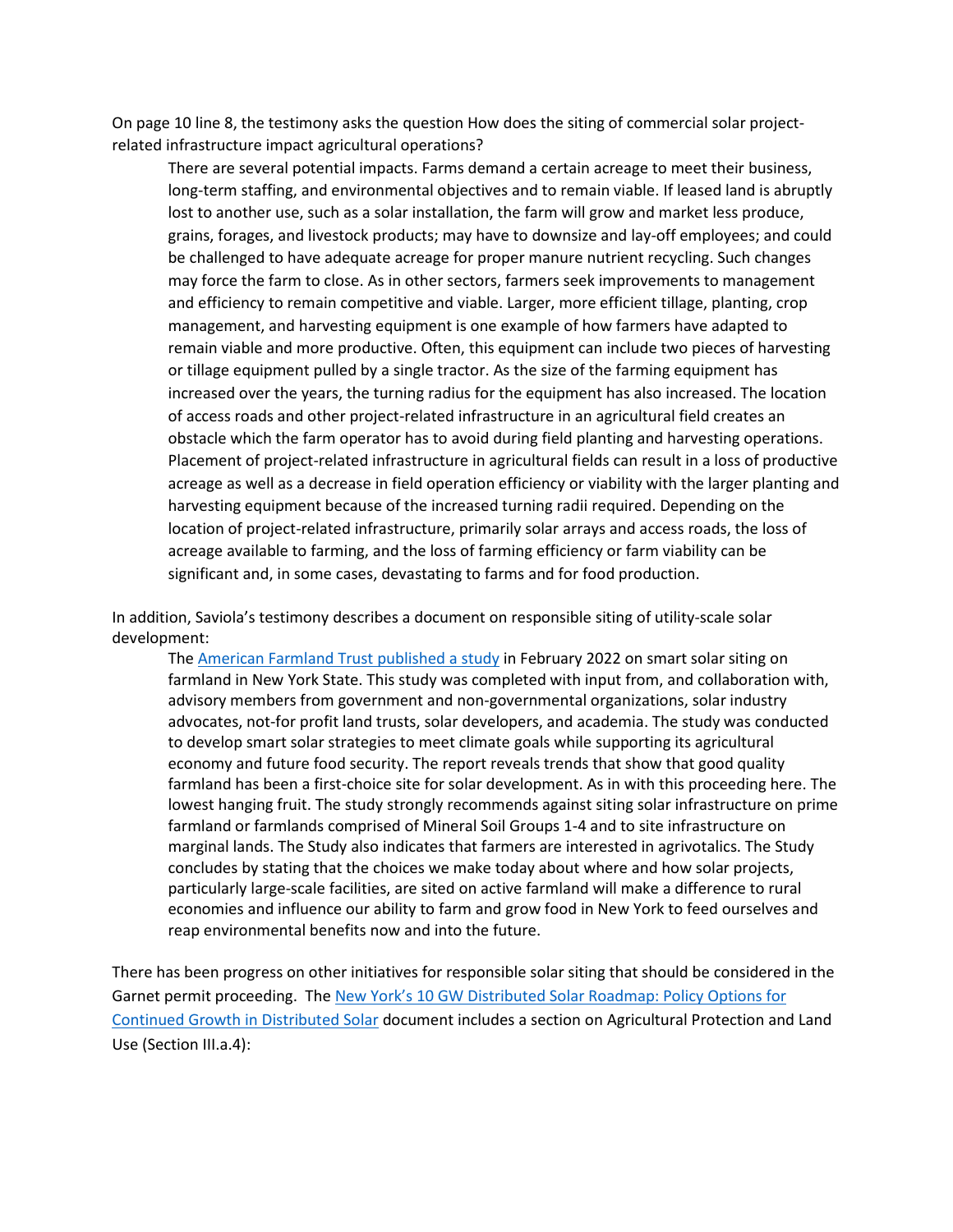Farmland protection and the maintenance of a vibrant agricultural economy are important State policy goals. New York State recognizes the importance of collaboration between the agriculture and clean energy sectors as a critical part of the State's overall decarbonization strategy. NYSERDA works in close coordination with the Department of Agriculture and Markets (NYSAGM) and other stakeholders to responsibly support the development of renewable energy projects. In the 2019 NY-Sun Expansion Petition, NYSERDA described the interaction of distributed solar with agriculture in New York:

"The majority of projects in [the Upstate C/I] market sector are expected to be groundmounted arrays ranging between 5 MW and 7.5 MW in size, which occupy approximately 20 – 25 acres of land, typically on rural properties that are leased or sold to the solar developer by the landowner. Notably, this includes properties that are currently used, or could potentially be used for, agricultural production. While NYSERDA expects that the total agricultural acreage utilized for distributed solar projects will remain modest as compared to total farmland in New York State, through its implementation efforts, NYSERDA will act to ensure that negative impacts to farmland and the State's agricultural economy are avoided and minimized, and where they are unavoidable, mitigated. NYSERDA, working with partner agencies and stakeholders, has already taken multiple actions along these lines and will pursue additional actions under an expanded NY-Sun program." (This section is from the NY-Sun Petition, p. 21.)

In the subsequent two years, NYSERDA and NYSAGM have continued to work in partnership to put in place requirements for solar projects to minimize impact to farming and agricultural soils. (These requirements include, inter alia: complying with New York State Agriculture and Markets Law; submitting appropriate notices to NYSAGM and local Agricultural and Farmland Protection boards; executing a copy of the Guidelines for Solar Energy Projects – Construction Mitigation for Agricultural Lands document published by NYSAGM; and making a Mitigation Fund payment or committing to other mitigation measures where impacted agricultural soils exceed 30 acres.) These requirements have already demonstrated their effectiveness: In 2021 to date, all 50 distributed solar projects subject to these requirements, totaling 1,037 acres of affected area, have committed to avoiding and minimizing impacts to prime soils in consideration of the solar layout. For 48 of these projects, all unaffected portions of the farms hosting the solar projects, a total of 3,385 acres, will remain in agricultural production. Many of the farmers hosting projects on a portion of their land report that the steady lease revenue from the solar projects has enabled them to continue farming on most of their property despite challenging agricultural economic pressures.

Finally, the New York State Energy Research & Development Authorit[y Agricultural Technical Working](https://www.nyatwg.com/)  [Group](https://www.nyatwg.com/) is working on a "Smart Solar Siting" scorecard to encourage responsible siting of renewables on agricultural land. The scorecard lists five area to avoid:

- Avoid prime agricultural soils
- Farmland in active cultivation
- Forested land
- Wetlands
- Grass lands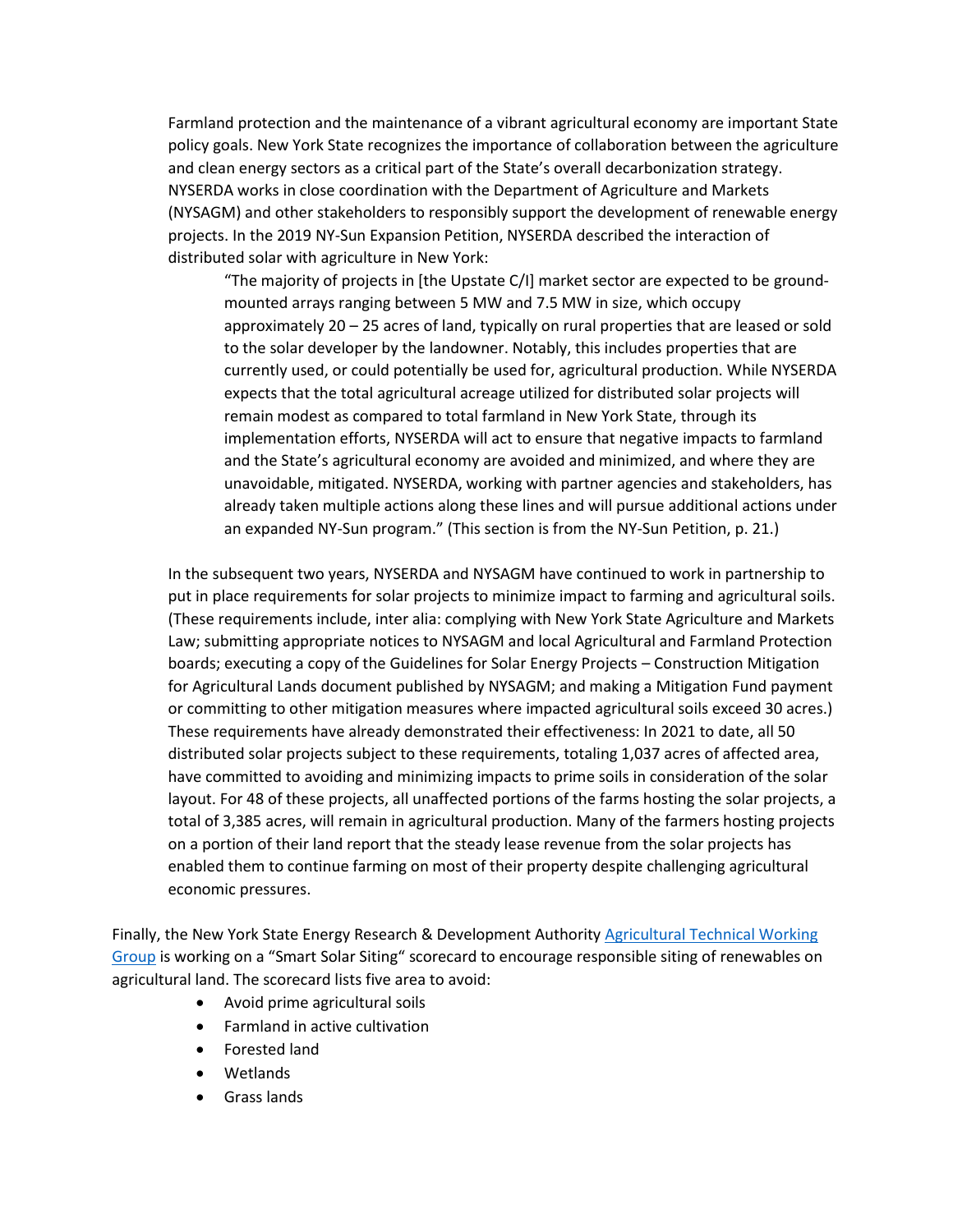It is in the best interests of New York State to institute policies that mandate responsible solar development especially for large utility-scale solar projects. Using the Draft Scoping Plan solar projections and land use estimates for solar projects in the Article Ten queue in 2020 suggest that the smallest Scoping Plan scenario solar equipment area covered will be 353 square miles. Moreover, there are CLCPA considerations. The CLCPA has a "net-zero" target by 2050 that requires 15% sequestration. One of the strategies to meet that target is soil carbon management. Taking productive farmland out of production hinders that goal.

## **Utility-Scale Solar**

I applaud the efforts to implement responsible siting requirements for distributed solar project by NYSERDA and NYSAGM because it appears that they have offered a path forward for development that protects farming communities and farmland. There is a major problem however. The majority of these distributed solar projects are "expected to be ground-mounted arrays ranging between 5 MW and 7.5 MW in size, which occupy approximately  $20 - 25$  acres of land". The roadmap notes that "In 2021 to date, all 50 distributed solar projects subject to these requirements, totaling 1,037 acres of affected area, have committed to avoiding and minimizing impacts to prime soils in consideration of the solar layout." As noted above utility scale projects will cover much more land and they are subject to no such constraints.

# **Trelina Utility-Scale Solar Project**

For example, consider the recently permitted utility-scal[e Trelina Solar Project](https://www.trelinasolarenergycenter.com/) that is an 80 megawatt (MW) solar farm in the Town of Waterloo, Seneca County, New York and its impact on prime farmland. The petition for [New York Department of Public Service Case Number: 19-F-0366](https://documents.dps.ny.gov/public/MatterManagement/CaseMaster.aspx?MatterSeq=59765&MNO=19-F-0366) 1001.4 Exhibit 4, Land [Use](https://pragmaticenvironmentalistofnewyork.files.wordpress.com/2021/12/trelina-exhibit-4-land-use.pdf) states that the overall Project Area is 1,067 acres and "only approximately 44.4 percent will be used for Project Components within a fenced area of approximately 418 acres to generate 79.5 to 80 MW of renewable energy".

The Department of Ag and Market[s prepared testimony](https://pragmaticenvironmentalistofnewyork.files.wordpress.com/2021/12/trelina-ag-markets-testimony.pdf) on this application notes that "The Department's goal is for projects to limit the conversion of agricultural areas within the Project Areas, to no more than 10% of soils classified by the Department's NYS Agricultural Land Classification mineral soil groups 1-4, generally Prime Farmland soils, which represent the State's most productive farmland." Their description of the project is in stark contrast to the developer's description. In particular, the testimony response to the question whether the facility layout follows the Department's Solar Guidelines and does it align with the Department's siting policy (Line 11, page 11):

In general, access roads should follow field edges and the solar arrays should not be sited in a manner in which agricultural areas become orphaned as described in my testimony above. Additionally, the Department finds the Applications proposed siting is not consistent with the Department's siting policy because it will occur on more that 10% of active farmland classified as Prime Farmland (Generally, Mineral Soil Groups 1-4) within the proposed limits of disturbance. The Department estimates that greater than 68% of the of the limits of disturbance includes the conversion of farmland classified as Prime Farmland Soil (Mineral Soil Groups 1-4). The Application states that solar panels will cover 325 acres, however areas located outside of fenced areas will likely become fallow or orphaned as a result of screening requirements and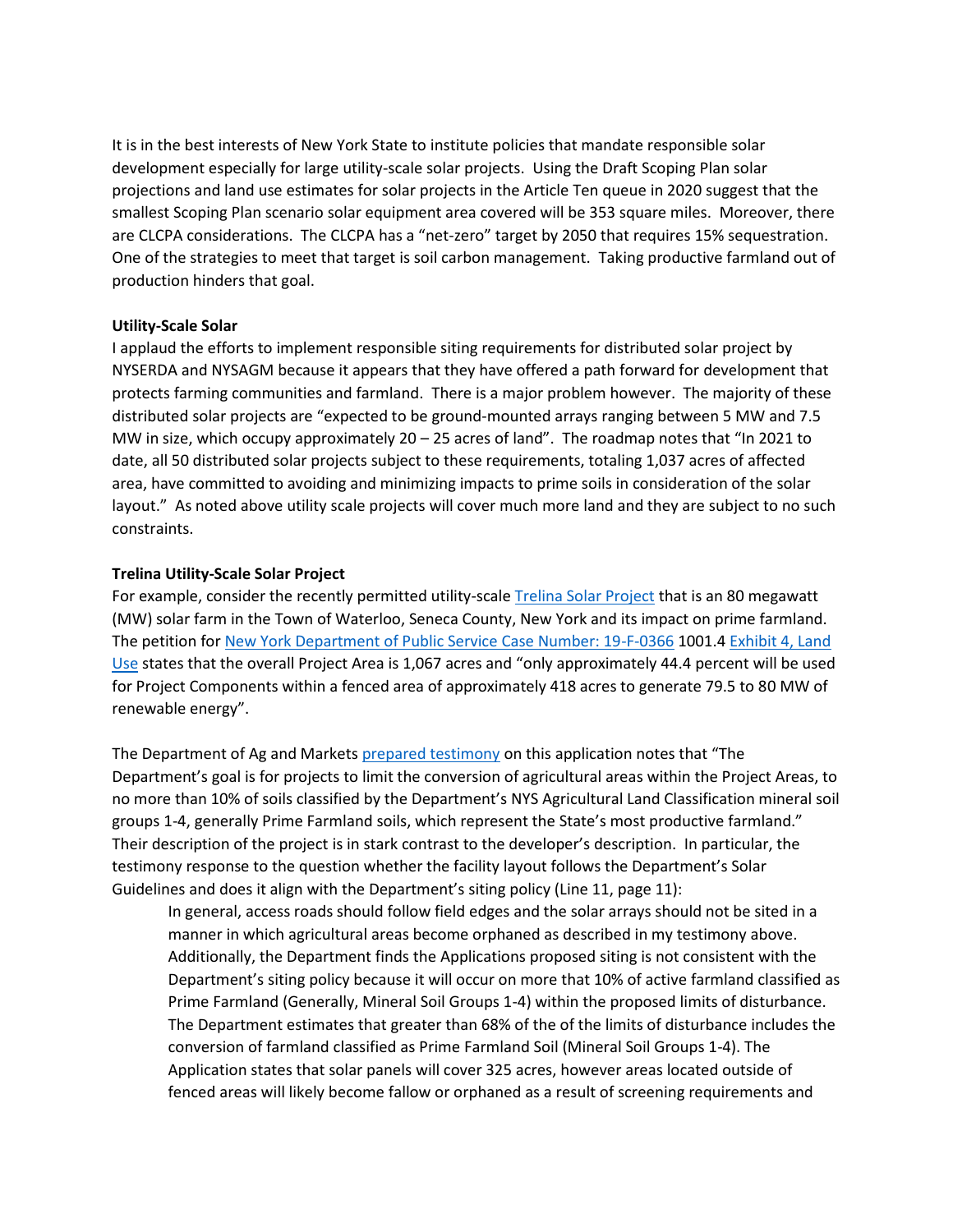setbacks. This will eliminate crop production on much more than 325 acres of agriculture lands for a minimum of 30 years -worth of crop yields from some of the most productive farmland soils in the State. While the Applicant describes the impact to agricultural land and farming, in general, as temporary, a 30-year loss of the production of crops, livestock and livestock products constitutes a permanent conversion to a nonagricultural use. Although a decommissioning plan has been prepared, there is virtually no reasonable assurance that the project will be decommissioned and that the full resumption back to agricultural use will be reestablished.

According to th[e press release](https://pragmaticenvironmentalistofnewyork.files.wordpress.com/2021/12/trelina-press-release.pdf) announcing the Siting Board's decision to approve the project, the Board "follows a detailed review and robust public participation process to ensure that the solar farm meets or exceeds all siting requirements". To summarize the information above, the Ag and Markets testimony notes that "The Department's goal is for projects to limit the conversion of agricultural areas within the Project Areas, to no more than 10% of soils classified by the Department's NYS Agricultural Land Classification mineral soil groups 1-4, generally Prime Farmland soils, which represent the State's most productive farmland." It also notes that "The Department estimates that greater than 68% of the of the limits of disturbance includes the conversion of farmland classified as Prime Farmland Soil". Given that the Ag and Markets testimony clearly explained that the project does not meet their siting requirements this statement is false.

## **Garnet Utility-Scale Energy Center**

The [Garnet Energy Center](https://www.garnetenergycenter.com/about-nextera-energy-resources) is a proposed 200-megawatt solar project with 20 megawatts of energy storage located in the town of Conquest in Cayuga County, NY being developed by the same company that is building the Trelina project. The Article Ten public comment period for the project is open until early May and On March 10, 2022 Michael Saviola from Ag and Markets submitte[d prepared testimony](https://pragmaticenvironmentalistofnewyork.files.wordpress.com/2022/03/saviola-testimony.pdf) on the Garnet Energy Center application. This testimony is very similar to the Trelina testimony but the rebuttal to the developer's claims are more extensive.

On Page 12, line 18 of Saviola's testimony he addresses the question "Does the facility layout follow the Department's Solar Guidelines and does it align with the Department's siting policy?"

In general, access roads should follow field edges and the solar arrays should not be sited in a manner in which agricultural areas become orphaned as described in my testimony above. Additionally, the Department finds the Applications proposed siting is not consistent with the Department's siting policy because it will occur on almost 30% of active farmland classified as Prime Farmland (Generally, Mineral Soil Groups 1-4) within the proposed project. The Application update states that the project will occupy nearly 1,000 acres of land to generate up to 200 MW of electricity, however, areas located outside of fenced areas will likely become fallow or orphaned as a result of screening requirements and setbacks. This will eliminate crop production on nearly 1,000 acres of agricultural lands for a minimum of 30 years-worth of crop yields from some of the most productive farmland soils in the State. While the Applicant describes the impact to agricultural land and farming, in general, as temporary, a 30-year loss of the production of crops, livestock and livestock products constitutes a long-term conversion to a nonagricultural use and a long-term loss of food production. Although a decommissioning plan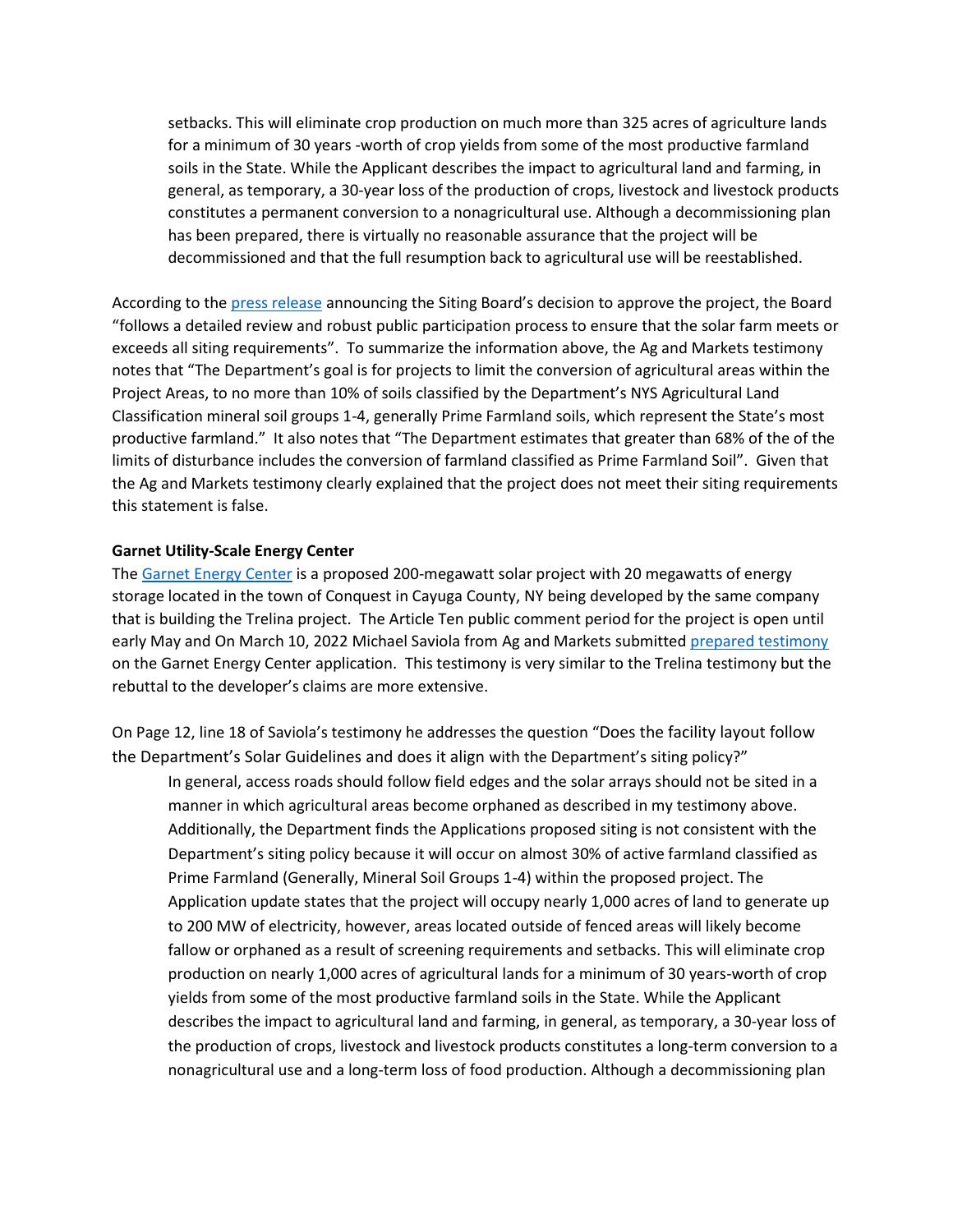has been prepared, there is virtually no reasonable assurance that the project will be decommissioned and that the full resumption back to agricultural use will be reestablished.

As if this is not enough the testimony goes on to respond negatively to developer's response to questions. For example, "True long-term impacts include the approximate 30 plus year loss in the production of crops, livestock and livestock products as a result of project-related components being constructed inside the fence. Nearly 1,000 acres of farmland will be taken out of production." (Page 14 line 5). On Page 15, line 18 agricultural co-utilization is discussed: "The Applicant indicates that they have not considered incorporating agricultural co-utilization as part of the Project. They indicate that there is not sufficient space for co-utilization." And goes on to say he does not agree with this response: "There is ample space inside the fence for agricultural activities such as sheep grazing, apiary incorporation and pollinator species, and small-scale grass hay production, nor have they demonstrated any reduced impacts to agriculture from the increased density of the panels. The Applicant should work with hosting farmers to explore dual-use, or agrivotalic projects. Similarly, the response to questions about subsurface drainage systems was eviscerated.

On page 19, line 18 comes this: "It is the Department's opinion that the facility will result in or contribute to a significant and adverse disproportionate agricultural impact upon the local farming community. They have not avoided, offset or minimized agricultural impacts to the maximum extent practicable using verifiable measures".

#### **Conclusion**

In my opinion, the American Farmland Trust report, the state's policies for distributed solar and the [Agricultural Technical Working Group](https://www.nyatwg.com/) analyses will eventually be used to form the basis of a state-wide policy for responsible siting of utility-scale solar development. Therefore, the Climate Action Council should enact a moratorium on utility-scale solar projects until such time that the policies already in place for distributed solar projects are in place.

In the meantime, the Garnet Energy Center permit decision will be a litmus test to see if the State is going to protect farming communities. I believe that the testimony clearly demonstrates that the proposed project is inappropriate because "the facility will result in or contribute to a significant and adverse disproportionate agricultural impact upon the local farming community". Ag and Markets testimony for the Trelina project was similarly negative but that got approved. If the Climate Action Council does not impose a moratorium until siting restrictions are enacted or ff the Siting Board ignores the Ag and Markets testimony and the clear need to wait for guidelines, then it will be clear that the State is not going to protect farming communities.